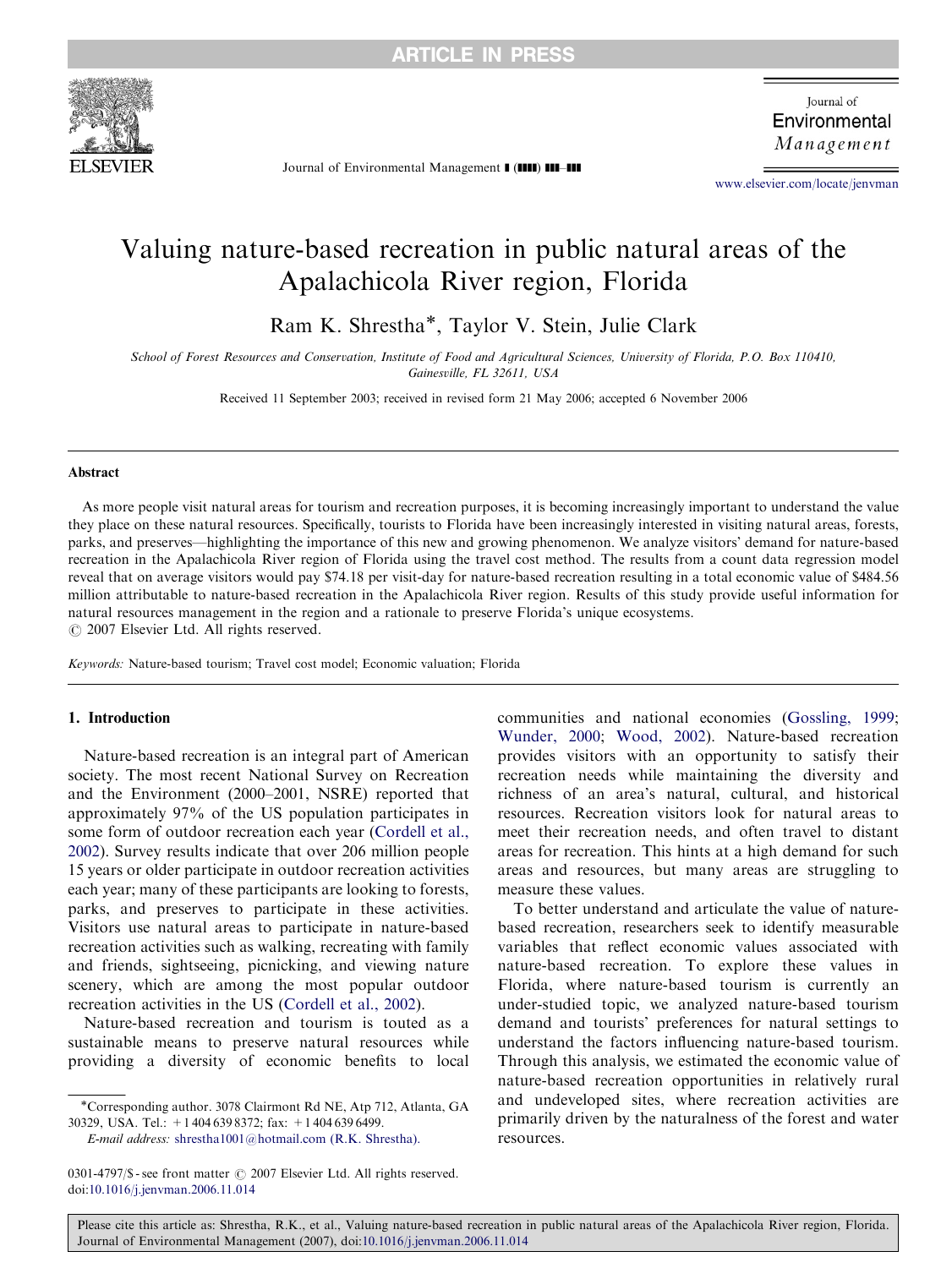We conducted a survey of recreation visitors in selected public natural areas of the Apalachicola River region in Florida. The Apalachicola River region is a relatively rural area with little infrastructure and managed recreation facilities. State and federal public natural areas are common throughout the region and provide a number of nature-based recreation opportunities, including hiking, camping, birding, boating, hunting, and fishing.

Recreation demand and underlying economic values of natural resources are routinely estimated using various methods and models ([Mitchell and Carson, 1989](#page-8-0); [Freeman](#page-8-0) [III, 1993](#page-8-0); [Bateman and Willis, 1999](#page-8-0); [Haab and McConnell,](#page-8-0) [2002\)](#page-8-0). We use the travel cost method (TCM) to analyze nature-based recreation demand and estimate economic value of the natural resources.

Travel cost demand analysis is based on the visitors' recreation behavior and preferences in terms of their visits, travel cost, time, and natural resource settings [\(Ward and](#page-8-0) [Beal, 2000](#page-8-0)). Since visitors must travel to a particular site with preferred natural resources and attributes to attain the desired nature-based recreation experience, their travel behavior provides important information to analyze nature-based recreation demand. The travel cost demand models can be used to estimate the economic value of nature-based recreation, which represents the indirect measure of net benefit or consumer surplus [\(Willig, 1976](#page-8-0); [Creel and Loomis, 1990](#page-8-0); [Hellerstein, 1991](#page-8-0)).

## 2. Apalachicola River region

Florida's natural areas, including federal, state, and county parks, state and national forests, and conservation lands, are important resources for nature-based tourists to attain quality recreation experiences. However, Florida's increasing tourism inflow and rapid rate of urbanization are exerting more pressure on the natural resource base and potential nature-based recreation sites. The number of tourists coming to Florida is expected to increase to 57 million visitors per year by 2005, a 25% increase from 1996 [\(Struhs and Mainella, 2000\)](#page-8-0). With a population density of 296.4 persons per square mile, nearly four times the national average, coupled with persistent population growth ([US Census Bureau, 2003\)](#page-8-0), more demand for nature-based recreation on Florida's forests and natural areas may be anticipated. Florida ranked second in the nation after Texas for wildlife-related recreation in 1996 [\(Struhs and Mainella, 2000\)](#page-8-0). The [Florida Fish and Wildlife](#page-8-0) [Commission \(1998\)](#page-8-0) reported that over 40% of Florida residents participate in wildlife-related recreation and 800,000 visitors came to Florida in 1996 specifically for wildlife viewing. In response to these trends, the Florida Department of Environmental Protection, Division of Recreation and Parks, and Florida Fish and Wildlife Conservation Commission are exploring recreation visitors' preferences and demand for nature-based recreation opportunities.

Located in the northern panhandle of Florida, the Apalachicola River region is predominately rural and includes a diversity of attractive, undeveloped and developed natural areas [\(Fig. 1\)](#page-2-0). The Apalachicola River crosses into Florida from Georgia and enters the Gulf of Mexico at the town of Apalachicola in Franklin County. The region is rich in natural amenity and resources. Public natural areas include Florida's largest national forest, two national wildlife refuges, several state-managed lands, and a variety of small counties and city natural areas.

Five recreation areas were chosen for this study based on the level of development, access, and recreation opportunities provided and are, in order from least developed to most developed, St. Vincent National Wildlife Refuge, Tate's Hell State Forest, Apalachicola River Wildlife and Environment Area (WEA), Apalachicola National Forest, and St. George Island State Park.

Managed by the US Fish and Wildlife Service, St. Vincent National Wildlife Refuge is a 12,358 acre barrier island located in the Gulf of Mexico just off of the mouth of the Apalachicola River in Franklin County. Classified as our most undeveloped area, the refuge is accessible only by boat. There are no visitor facilities on the refuge and hiking is restricted to trails mostly along the outskirts of the island. The limited accessibility of the island, lack of visitor facilities, and restriction of use to daylight hours only, discourages high numbers of visitors and long on-site visits. These same conditions, however, encourage visitors who might be looking for a more adventurous experience and are interested in exploring and enjoying nature in a primitive setting.

Comprised of nearly 150,000 acres, Tate's Hell State Forest is located between the Apalachicola and Ochlockonee rivers in Franklin County. With its swampy landscape and an insect reputation befitting its name, Tate's Hell is one of the region's more undeveloped sites. Access to Tate's Hell is limited and encourages opportunities for exploration and adventure through both motorized and non-motorized activities. On-site visitor facilities are restricted to one designated hiking trail, all-terrain vehicle trails, one concrete boat launch with a wooden dock, and a few primitive camping sites in designated areas.

Similar to Tate's Hell, but slightly more developed, the Apalachicola River WEA consists of over 60,000 acres of marsh, floodplain forest, and pine flatwoods along the banks of the Apalachicola River. There are about 50 different access points, however, most roads are unpaved and many require all terrain or four-wheel drive vehicles to access the recreation area. There is very little infrastructure in the recreation area, and is therefore considered a relatively remote natural area. An observation tower and picnic area, several concrete boat ramps, and numerous opportunities for primitive camping are available in the WEA.

With 564,000 acres, Apalachicola National Forest is Florida's largest national forest. There are a number of trailheads and developed recreation areas scattered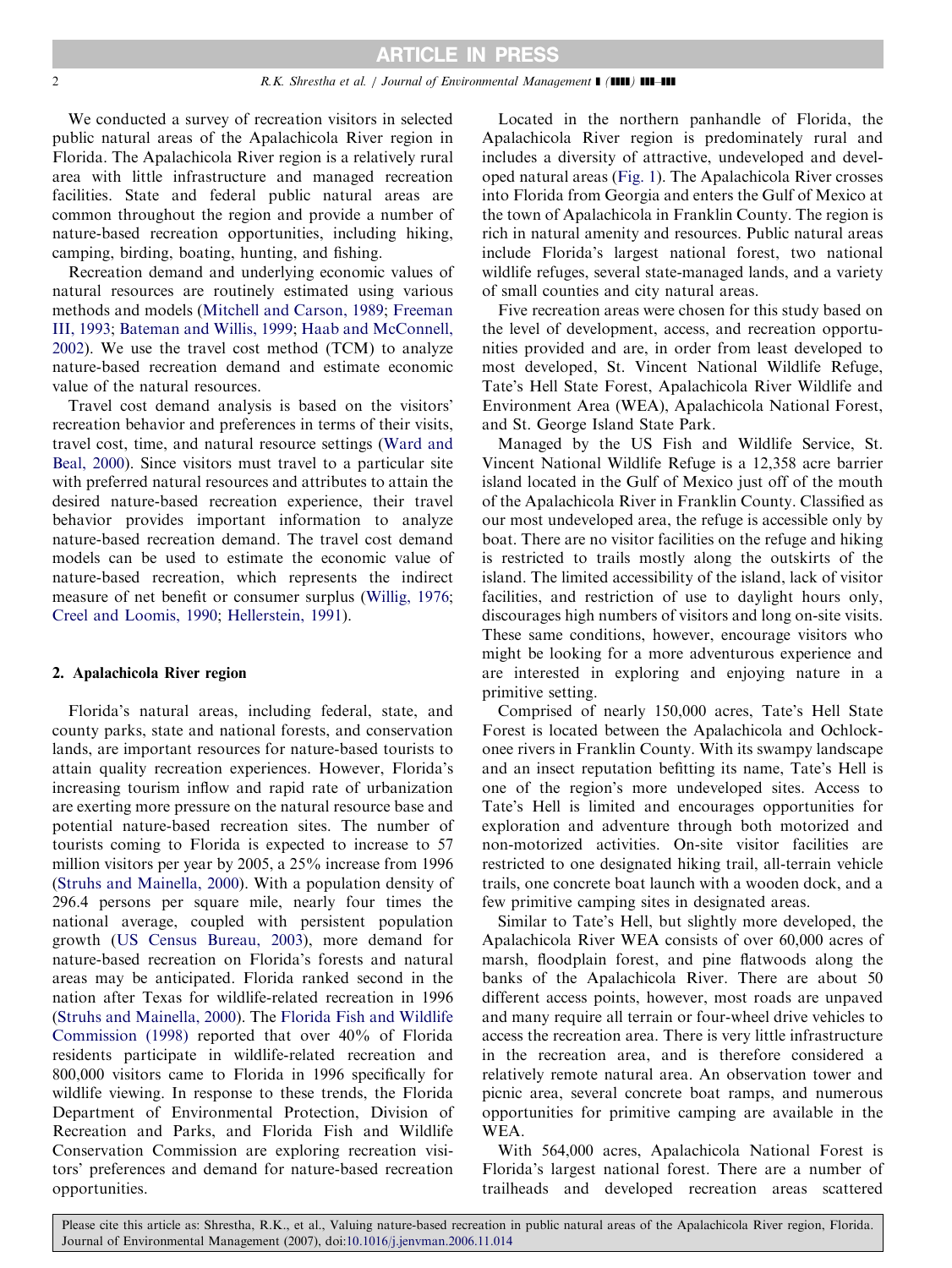R.K. Shrestha et al. / Journal of Environmental Management  $\blacksquare$  ( $\blacksquare\blacksquare$ )  $\blacksquare\blacksquare\blacksquare$  3

<span id="page-2-0"></span>

Fig. 1. Apalachicola River region study area.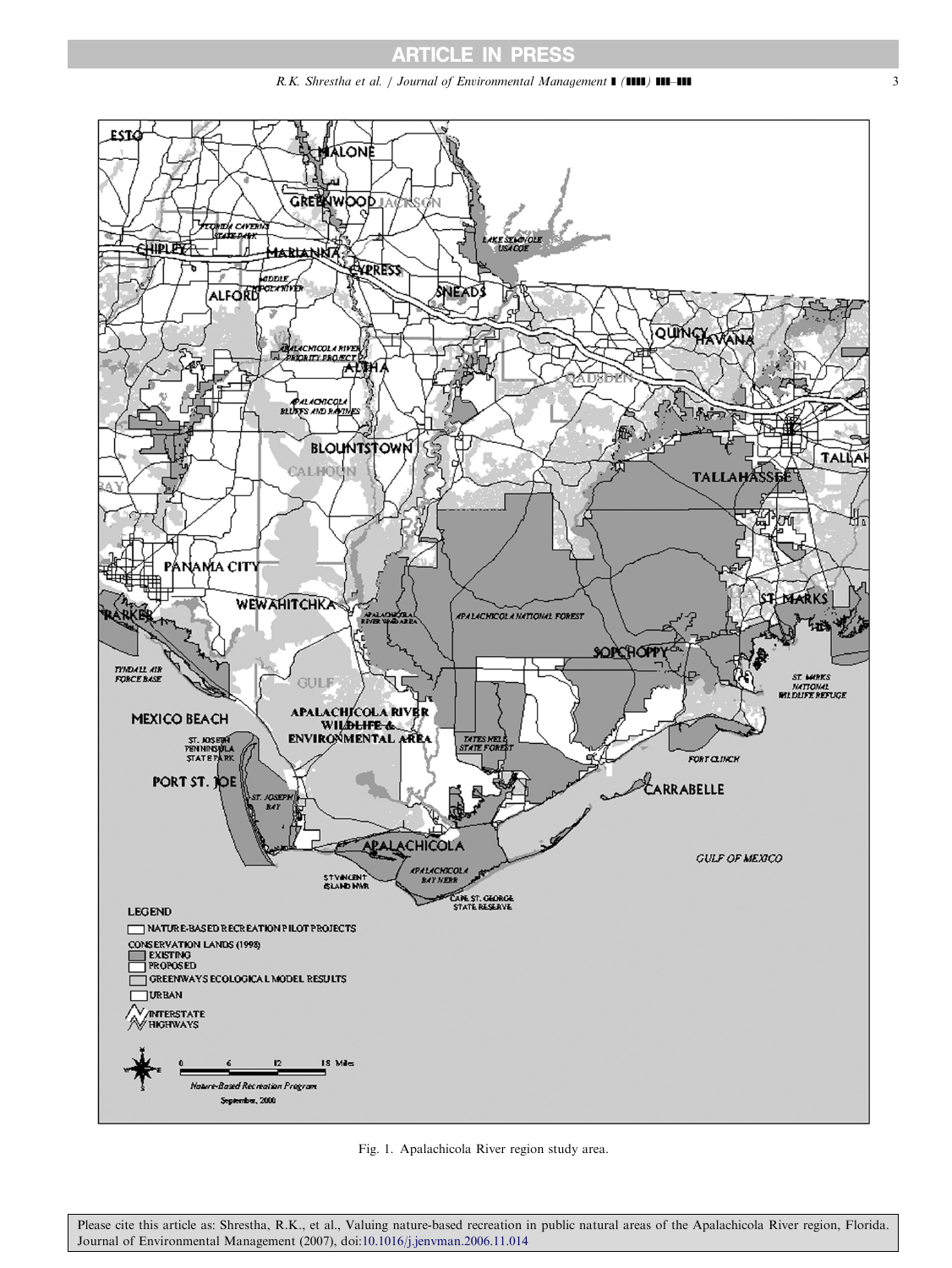throughout the forest. Furthermore, Fort Gadsden, a national historic site, is located in the forest, along the Apalachicola River. Primary recreation activities in the forest include hiking, primitive and developed camping, hunting, picnicking, fishing, and boating. The facilities and resources in the forest give visitors a chance to explore nature as well as learn about the cultural history of the area.

The most developed and visited of the five study areas, St. George Island State Park, is located on the eastern most extent of St. George Island. Nine miles long and 1962 acres in size, the park is a popular vacation destination in Franklin County. Swimming and beach activities are among the most common activities at the park. There are numerous other recreation opportunities available at the park, including developed camping (electrical hookups), primitive camping, nature trails, a youth camp, two concrete boat launches for motorboats or canoe/kayaks, boardwalks, and picnic shelters along the beaches. The park staff offers visitors regularly scheduled interpretive tours. Visitors also have the opportunity to bike, drive, or walk along the paved road that cuts through the center of the park.

# 3. Research method and survey design

## 3.1. Nature-based recreation demand model

Travel cost demand models for nature-based recreation visits are derived from the indirect utility functions of recreation visitors. TCM is based on the basic premise that the frequency of visits to a recreation site decreases as the travel distance increases, when all else is held constant [\(Loomis and Walsh, 1997](#page-8-0); [Ward and Beal, 2000](#page-8-0)). Thus, the recreation trip demand is determined by travel costs, the price variable, and other relevant site characteristics and socioeconomic factors. The travel cost demand is the Marshallian (uncompensated) demand function. An integration of the area under the demand function and above the expenditure level provides an estimate of consumers' surplus (CS) representing the economic value of naturebased recreation. Various travel cost models including the individual, zonal, random utility, and hedonic travel cost models are used to estimate recreation economic values [\(Hellerstein and Mendelsohn, 1993](#page-8-0); [Loomis and Walsh,](#page-8-0) [1997;](#page-8-0) [Ward and Beal, 2000;](#page-8-0) [Haab and McConnell, 2002\)](#page-8-0). Random utility models (RUM), originally developed by McFadden and applied to recreational choices by Bocksteal, Hanemann, and Kling, are typically used when estimating recreation trip demands accounting for multiple site choices ([Haab and McConnell, 2002\)](#page-8-0). However, our data contained individual visitors' responses to single recreation sites; therefore, we used an individual travel cost model to estimate CS for nature-based recreation in the Apalachicola River region.

The frequency of trips taken by recreation visitors in a given year was the dependent variable in the TCM and was measured in integers. Furthermore, we could observe only a positive number of trips in recreation demand of visitors. This left non-visitors out of the distribution of recreation trips. Because of the non-negative and integer nature of the recreation trip data in our study, the ordinary least-squares (OLS) regression model is inappropriate to estimate the travel cost demand model. In this case, it is suggested that travel cost demand models should be estimated using a count data probability distribution ([Cameron and Trivedi,](#page-8-0) [1986, 1998](#page-8-0); [Creel and Loomis, 1990;](#page-8-0) [Grogger and Carson,](#page-8-0) [1991;](#page-8-0) [Hellerstein and Mendelsohn, 1993\)](#page-8-0).

In a travel cost model, nature-based recreation trip demand is a function of trip cost, natural resource characteristics including the level of naturalness, recreation activities and experiences, and socioeconomic factors including gender, age, education, and income. Then, a generic travel cost model becomes

$$
Y = F(C, A, T, S, \varepsilon),\tag{1}
$$

where Y represents the number of recreation trips taken to the site in past 12 months,  $C$  represents the travel costs,  $\overline{A}$  is a vector of the type of natural sites and level of naturalness, T represents the visitor's major recreation activities performed at the site, S represents the vector of the socioeconomic variables, and  $\varepsilon$  is the vector of random error term representing unobserved individual factors that influence recreation decisions and is assumed to be independent and identically distributed. The basic count data model that satisfies the discrete probability distribution and non-negative integers is the Poisson distribution represented by

$$
f(Y = y) = \frac{\exp(-\lambda)\lambda^y}{y!}.
$$
 (2)

This is a discrete density function, where  $\nu$  is an element of the set of non-negative integers. The parameter  $\lambda$  is both the mean and variance of the random variable Y, and takes strictly positive values. The variable  $Y$  is distributed independent of Poisson  $(\lambda)$ , and  $\lambda$  varies by observation as a function of the matrix of the explanatory variables  $X$ that includes C, A, T, and S and the parameter vector  $\beta$  as,

$$
\lambda = \exp(X\beta) \tag{3}
$$

with  $E(Y|X) = \text{Var}(Y|X) = \lambda = \exp(X\beta).$ 

Eq. (3) shows equality of conditional mean and variance or unity in mean–variance ratio in a Poisson distribution. When the mean–variance ratio is greater than unity, it implies overdispersion in the data [\(Creel and Loomis, 1990](#page-8-0); [Haab and McConnell, 2002](#page-8-0)), which is often detected in recreation trip demand. The Poisson model generates a consistent conditional mean despite overdispersion in the data, but the standard errors of  $\beta$  are biased downward [\(Grogger and Carson, 1991\)](#page-8-0). A more generalized model to account for the overdispersed counts is based on the negative binomial probability distribution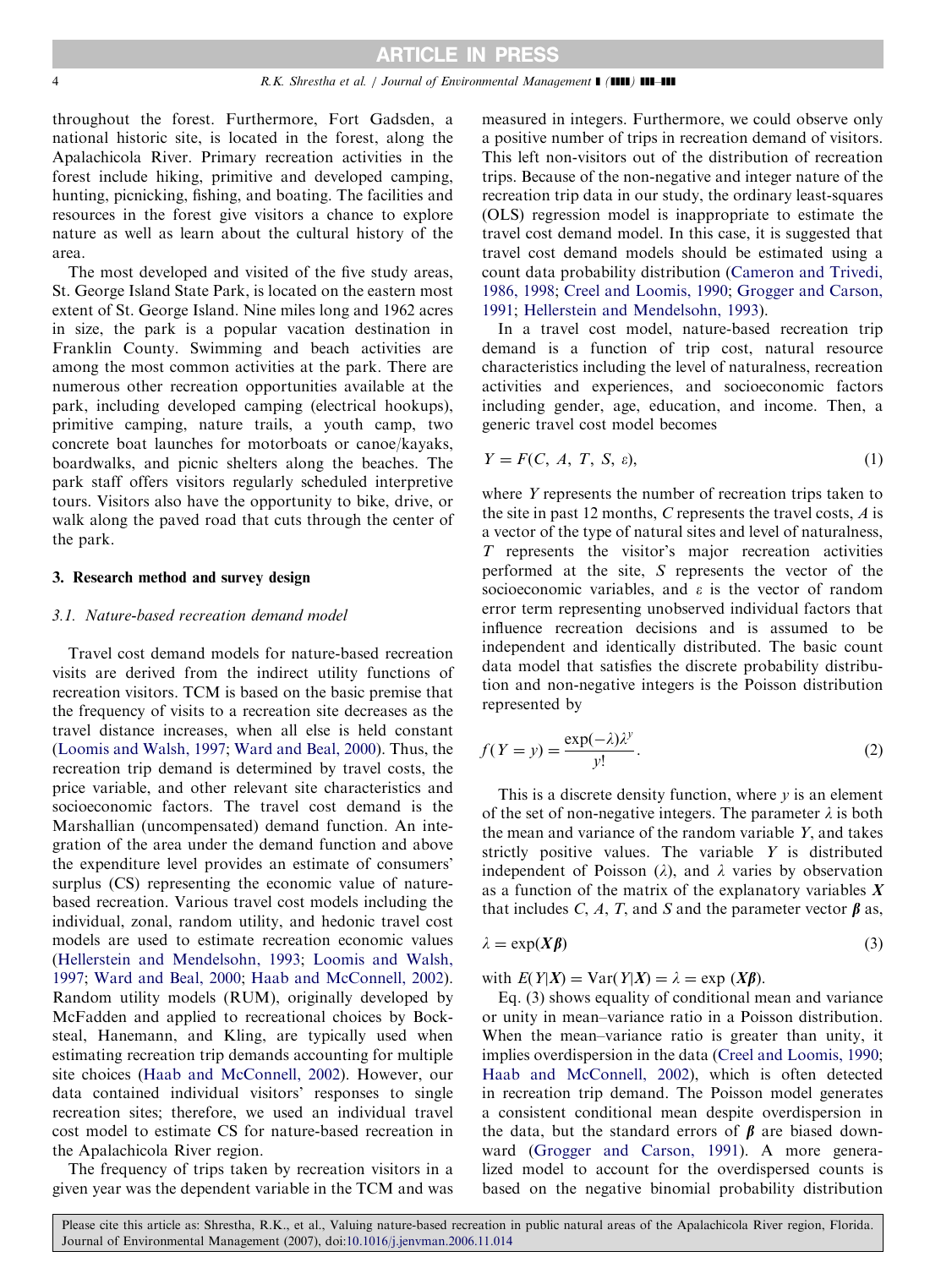expressed as

$$
f(Z=z) = \frac{\Gamma(z+1/\alpha)}{\Gamma(z+1)\Gamma(1/\alpha)} (\alpha \lambda_i)^z (1+\alpha \lambda)^{-(z+1/\alpha)},
$$
 (4)

where,  $\Gamma(.)$  is the gamma function, i.e., a discrete probability density function defined for z. Here, z is an element of a set of non-negative integers with parameters  $\alpha$ and  $\lambda$  are strictly positive. The first two moments of the negative binomial distribution are

$$
E(Y|X) = \lambda = \exp(X\beta),\tag{4a}
$$

$$
Var(Y|X) = \lambda(1 + \alpha \lambda), \text{ where } E(Y|X) < Var(Y|X). \tag{4b}
$$

When  $\alpha = 0$ , the negative binomial model is reduced to the Poisson model. Regression-based tests can be used to evaluate if overdispersion is present in the data ([Cameron](#page-8-0) [and Trivedi, 1998\)](#page-8-0).

The economic value of nature-based recreation is obtained from the estimated demand function. In particular, the CS per predicted trip is estimated as ([Creel and](#page-8-0) [Loomis, 1990\)](#page-8-0)

$$
E(Y|X) = -1/\beta_c,\tag{5}
$$

where  $\beta_c$  is the coefficient on the travel cost variable.

# 3.2. Survey design and administration

Since the primary motivation of this study was to analyze nature-based recreation demands, the study site selection was an important part of the research design. As discussed previously, we identified five recreation sites with variable levels of development (i.e., naturalness) in the Apalachicola River region.

Sampling began in September 2000 and continued until February 2001. The survey data were collected in two phases. In the first phase, recreation visitors at each of the five sites were contacted and short interviews were conducted. We used a random sampling approach to obtain a representative sample of recreation visitors. At the recreation site, every second visitor at least 18 years of age was selected by a trained interviewer for an initial interview. The main purpose of the initial interview was to obtain the preliminary information such as name, address, purpose of the trip, etc., and give each participant the survey questionnaire packet, which included a cover letter, pencil, postage-paid return envelope, and questionnaire. The questionnaire was the main data gathering tool and requested participants to identify their most satisfying recreation activities, travel costs, setting preferences, and socioeconomic characteristics. Interviewers requested participants to complete the questionnaire and mail it back to the researcher within 2 weeks. Travel costs included transportation costs and out of pocket costs including fees, lodging, food, and miscellaneous expenses.

We followed mailing procedures suggested by [Salant and](#page-8-0) [Dillman \(1994\)](#page-8-0) to maximize response rates. After a week of the first mailing the respondents were reminded of the survey through postcards. Two more follow-up reminders were sent within 3- and 6-week intervals for those who did not return the survey. Of the 428 surveys mailed, 263 were returned resulting in a response rate of 61%.

# 3.3. Visitor characteristics and empirical model specification

Our survey results indicate that the socio-demographic characteristics of visitors in the Apalachicola River region are consistent with other visitor studies [\(Cordell, 1999;](#page-8-0) [Shrestha et al., 2002\)](#page-8-0). The majority of respondents are middle aged, well educated, male, and married with children. Nearly two-thirds of respondents live within the Apalachicola River region. The average household income of the respondents is \$45,000, slightly lower than the national average.

Most of the participants are repeat visitors to the recreation area where they were contacted. Nearly 75% of respondents visited the area at least once before, and 45.4% reported that they visited the area more than once a month (Table 1). The participants spent much time on the site. Over half of the respondents spent at least a day in the recreation area during their most recent trip.

Results show that over a third of the participants are visiting as couples. About half of the respondents are visiting with families and friends and 15.5% of them are single visitors. Few of the visitors surveyed are traveling in organized groups.

To analyze visitors' preferences for nature-based recreation and the economic value attached to recreation visits, we formulated a travel cost demand model. Following

Table 1

Nature-based recreation visitor characteristics

| Visitor characteristics                             | Percent $(\% )$ |
|-----------------------------------------------------|-----------------|
| Visitor group type $(n = 427)$                      |                 |
| Single                                              | 15.5            |
| In couple                                           | 36.3            |
| With friends                                        | 16.4            |
| With family                                         | 19.6            |
| With friends and family                             | 11.0            |
| In organized group                                  | 1.2             |
| <i>Recreation visitor origin</i> ( $n = 263$ )      |                 |
| Apalachicola River region                           | 42.8            |
| Other regions of Florida                            | 8.8             |
| Out of state                                        | 47.2            |
| Out of country                                      | 1.2             |
| Frequency of visits in last 12 months ( $n = 426$ ) |                 |
| First time                                          | 25.0            |
| $2-3$ times                                         | 14.6            |
| $4-7$ times                                         | 11.0            |
| $8-11$ times                                        | 4.0             |
| 12 or more times                                    | 45.4            |
| On-site time spent recreating $(n = 425)$           |                 |
| Only a few hours                                    | 20.9            |
| Half a day                                          | 15.8            |
| One day                                             | 18.6            |
| More than a day                                     | 44.7            |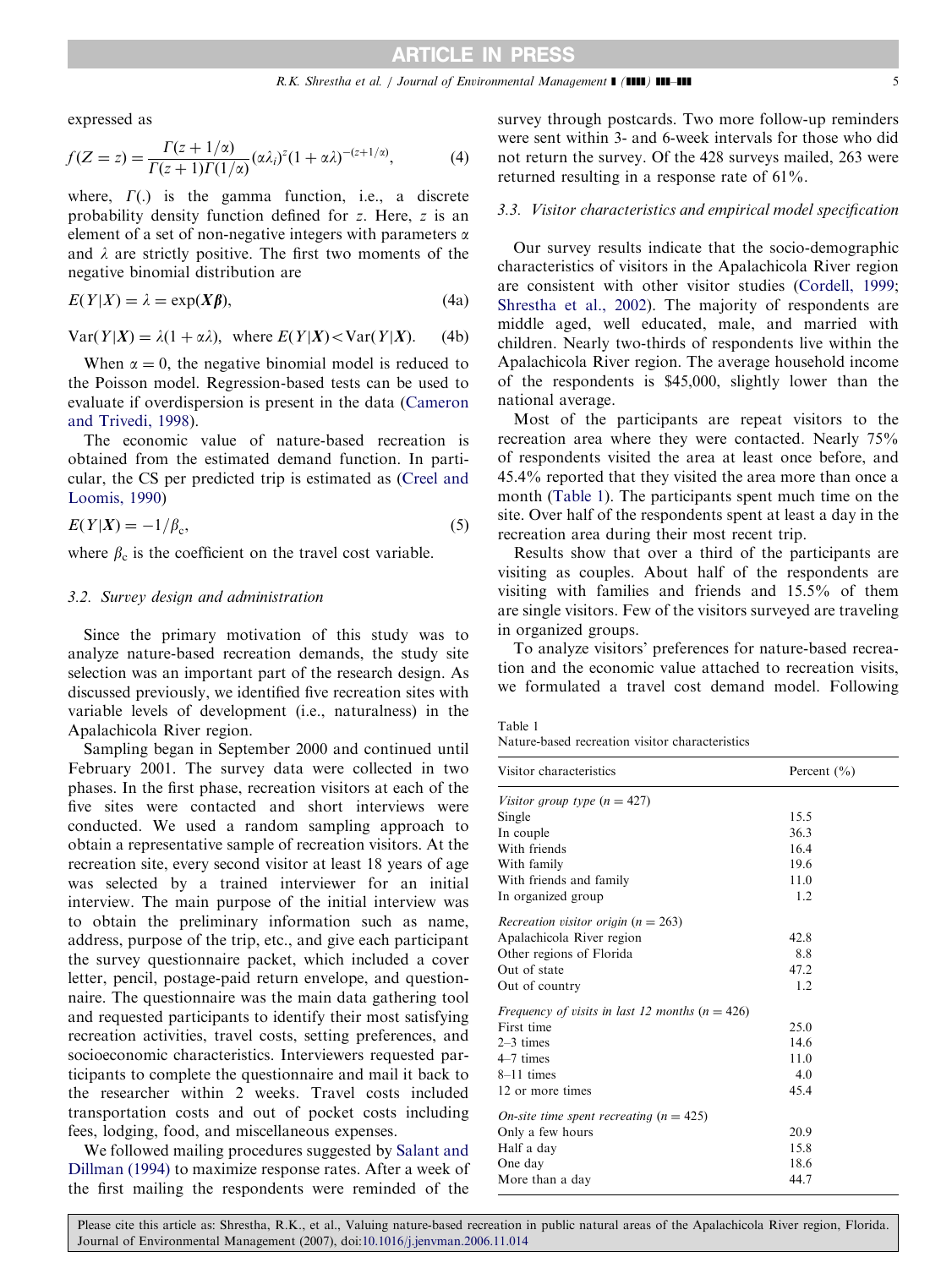#### 6 **R.K.** Shrestha et al. / Journal of Environmental Management **[4011] [111-111**

| Variables representing nature-based recreation preferences and values |  |  |  |
|-----------------------------------------------------------------------|--|--|--|
|                                                                       |  |  |  |

| Variable                                         | Exp. sign | Description                                                                  |
|--------------------------------------------------|-----------|------------------------------------------------------------------------------|
| Recreation visit                                 | n.a.      | Dependent variable: number of visits in the past 12 months                   |
| Travel cost                                      |           | Total trip cost in dollars                                                   |
| Onsite time                                      |           | Time spent (hours) on site during the most recent trip                       |
| Naturalness of the Recreation sites <sup>a</sup> |           |                                                                              |
| Naturalness I                                    | 土         | 1 if visited area is highly undeveloped, 0 otherwise                         |
| Naturalness II                                   | $\pm$     | 1 if visited area is relatively undeveloped, 0 otherwise                     |
| Naturalness III                                  | $\pm$     | 1 if visited area is relatively developed, 0 otherwise                       |
| Naturalness IV                                   | $\pm$     | 1 if visited are is moderately developed, 0 otherwise                        |
| Recreation activities <sup>a</sup>               |           |                                                                              |
| Camping                                          | $\pm$     | 1 if camping is rated as the most satisfying recreation activity             |
| Hiking                                           |           | 1 if hiking is rated as the most satisfying recreation activity              |
| Fishing                                          | 土土土       | 1 if fishing is rated as the most satisfying recreation activity             |
| Hunting                                          |           | 1 if hunting is rated as the most satisfying recreation activity             |
| Wildlife viewing                                 | $\pm$     | 1 if wildlife viewing is rated as the most satisfying recreation<br>activity |
| Boating                                          | $\pm$     | 1 if boating is rated as the most satisfying recreation activity             |
| Socioeconomic characteristics                    |           |                                                                              |
| Respondent's age                                 | $\pm$     | Age of respondent in years                                                   |
| Respondent's education                           | $^{+}$    | 1 if respondent is a college graduate, 0 otherwise                           |
| Respondent's gender                              | $\pm$     | 1 if respondent is a male, 0 if female                                       |
| Household income                                 | $+$       | Household income of respondent (in thousand US dollars)                      |

<sup>a</sup>Naturalness V and other recreation activities were excluded variables in the model.

Table 3 Setting descriptions and corresponding levels of naturalness

| Naturalness<br>level | Setting description                                                                                                                                                                |
|----------------------|------------------------------------------------------------------------------------------------------------------------------------------------------------------------------------|
| T                    | A totally undeveloped area with no facilities                                                                                                                                      |
| H                    | A relatively undeveloped area featuring trails, signs,<br>trailhead parking, primitive camping                                                                                     |
| III                  | A slightly developed recreation area featuring unpaved<br>sightseeing roads, car campgrounds with limited<br>facilities, scenic rest stops/turnouts, vista points, picnic<br>areas |
| IV                   | A moderately developed recreation area featuring<br>developed public and private campgrounds, paved<br>roads, stores for supplies and food                                         |
| V                    | A highly developed recreation area featuring RV<br>camping, public campgrounds, hotels, paved road<br>system, stores, tour guides, and visitor centers                             |

[Hellerstein \(1991\)](#page-8-0) and [Creel and Loomis \(1990\)](#page-8-0) we specified our model with travel cost, time, income, and site characteristics as important explanatory variables (Table 2). [Smith and Kopp \(1980\)](#page-8-0) suggest that the visitors recreating in unique natural areas are more likely to travel longer distances and spend more time on site. To control for this effect we included on-site time in the travel cost demand model.

To explicitly account for recreation visitors' preferences for natural settings in their trip demand, respondents were asked to identify their setting preferences (in terms of level of naturalness). Participants were given a description of each setting level (Table 3) and asked to identify the type of setting they most often visited in the region. The five setting descriptions served as our Naturalness variables and ranged from Level I (totally undeveloped) to Level V (highly developed). We also examined the impact of actual recreation site variables instead of using the Naturalness variables in the analysis.

The recreation activities that respondents' rated as their most satisfying in their recent trip were also included in the model. Camping, hiking, fishing, hunting, wildlife viewing, and boating were the most preferred recreation activities in the region. Socioeconomic variables were identified as gender, age, education, and income. The descriptive statistics of the variables included in our recreation demand model are presented in [Table 4](#page-6-0).

## 4. Recreation demand model results and discussion

We estimated the Poisson count and negative binomial models to analyze the nature-based recreation demand and visitor preferences for the level of naturalness on site. Nearly half of the variables in the Poisson count model were statistically significant at a probability value of  $p < 0.05$  [\(Table 5\)](#page-6-0). Just above 22% variability in the recreation trip is explained by the variables included in the model as indicated by deviance- $R^2$  value. However, variance–mean ratio of the recreation trip variable and regression-based overdispersion test clearly indicated a presence of overdispersion in our recreation demand model. The variance–mean ratio was 256 (see [Table 4\)](#page-6-0), which may not converge to unity even with the inclusion of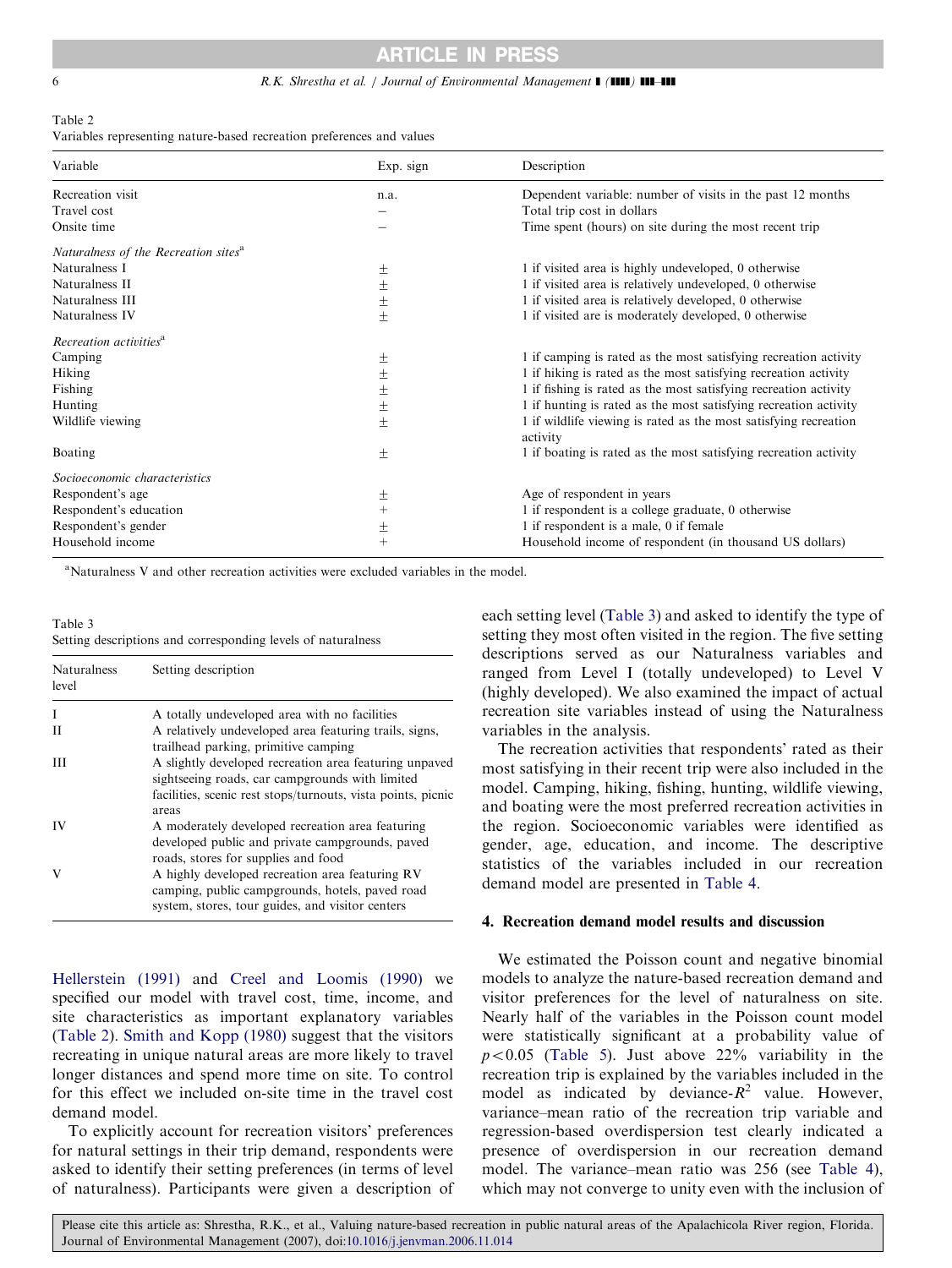#### <span id="page-6-0"></span>Table 4 Descriptive statistics of the variables included in the travel cost model estimated for Apalachicola River region

## Variable Mean Std. dev. Minimum Maximum Travel cost 110.45 168.39 0.00 800.00 On-site time 11.77 6.82 2.00 18.00 Naturalness I 0.16 0.37 0.00 1.00 Naturalness II 0.16 0.36 0.00 1.00 Naturalness III  $0.29$   $0.46$   $0.00$   $1.00$ Naturalness IV 0.21 0.41 0.00 1.00 Camping 0.12 0.33 0.00 1.00 Hiking 0.12 0.33 0.00 1.00 Fishing 0.22 0.42 0.00 1.00 Hunting 0.04 0.19 0.00 1.00 Wildlife viewing 0.08 0.28 0.00 1.00 Boating 0.03 0.18 0.00 1.00 Respondent's age 51.47 16.78 0.00 84.00 Respondent's education 0.41 0.49 0.00 1.00 Respondent's gender 0.67 0.47 0.00 1.00 Household income 45.53 40.13 0.00 150.00

Std. dev. is standard deviation.

regressors in the Poisson model. The likelihood ratio test resulted in a  $\chi^2$  value of 835.77 (Table 5), which exceeded the critical value of  $\chi^2_{(1, 0.01)} = 6.63$  at  $p < 0.01$ , strongly rejecting the null hypothesis of equidispersion. Thus, we present the negative binomial model results for the subsequent discussions. We verified our results with the results from truncated count data models to account for potential non-visitor biases in our recreation trip data, but the sign and significance of the coefficients did not improve.

The coefficient on the travel cost variable is negative and statistically significant showing recreation visitors take fewer trips when the trip cost is high, a consistent result required for downward sloping demand functions. The variable representing totally undeveloped sites (Naturalness I) carries a positive sign and is significant at  $p \le 0.05$ . This suggests that the respondents who most often visit undeveloped recreation sites in the Apalachicola River region show higher recreation trip demand. However, this result does not hold for moderately undeveloped (Naturalness II) sites as the coefficient on this variable is insignificant with a negative sign. The insignificant inverse relationship of recreation trip demand continues to hold in the case of the slightly developed (Naturalness III) and moderately developed (Naturalness IV) sites of the region. Visitors' preferences for the highly developed (Naturalness V) sites was the excluded variable. We also analyzed the effects of naturalness in recreation travel demand using actual site-specific dummy variables representing St. Vincent NWR, Tate's Hell State Forest, Apalachicola River WEA, and Apalachicola National Forest at a descending order of naturalness, but the results did not improve.

Table 5

Travel cost model showing nature-based recreation demand in Apalachicola River region<sup>a</sup>

| Variable                    | Poisson count           |            | Negative binomial     |               |  |
|-----------------------------|-------------------------|------------|-----------------------|---------------|--|
|                             | Coefficient             | Std. error | Coefficient           | Std.<br>error |  |
| Travel cost                 | $-0.0011***$            | 0.0002     | $-0.0013***$          | 0.0004        |  |
| On-site time                | 0.0003                  | 0.0002     | 0.0003                | 0.0006        |  |
| Naturalness I               | $0.4510***$             | 0.0644     | $0.4916*$             | 0.2191        |  |
| Naturalness II              | $-0.1303$               | 0.0765     | $-0.1871$             | 0.2192        |  |
| Naturalness III             | $-0.1039$               | 0.0670     | $-0.1185$             | 0.1898        |  |
| Naturalness IV              | 0.0756                  | 0.0705     | 0.1353                | 0.2095        |  |
| Camping                     | $-0.2391$ <sup>*</sup>  | 0.0837     | $-0.1961$             | 0.2088        |  |
| Hiking                      | 0.0890                  | 0.0713     | 0.0691                | 0.2074        |  |
| Fishing                     | $0.3072***$             | 0.0531     | $0.3499$ <sup>*</sup> | 0.1667        |  |
| Hunting                     | 0.0270                  | 0.1044     | $-0.1112$             | 0.3583        |  |
| Wildlife viewing            | $-0.1571$               | 0.0949     | $-0.1917$             | 0.2411        |  |
| Boating                     | $0.5692**$              | 0.0984     | $0.7240*$             | 0.3711        |  |
| Respondent's                | 0.0019                  | 0.0013     | 0.0014                | 0.0039        |  |
| age                         |                         |            |                       |               |  |
| Respondent's<br>education   | $-0.2890$ <sup>**</sup> | 0.0480     | $-0.3681$ **          | 0.1396        |  |
| Respondent's<br>gender      | $-7.3E - 0.5$           | 0.000216   | $6.74E - 0.5$         | 0.000671      |  |
| Household<br>income         | 0.0001                  | 0.0006     | 0.0014                | 0.0017        |  |
| Constant                    | 2.27823**               | 0.09373    | 2.27138**             | 0.267487      |  |
| Alpha                       |                         |            | $0.740633***$         | 0.091779      |  |
| Deviance- $R^2$<br>$(R^2D)$ | 0.22                    |            |                       |               |  |
| $\chi^2$                    | 429.99                  |            | 835.77                |               |  |
| Log likelihood<br>function  | $-1191.56$              |            | $-773.76$             |               |  |
| Sample size                 | 237                     |            | 237                   |               |  |

\*\*Indicates the coefficient significant at probability value  $p < 0.01$ . <sup>\*</sup>Indicates the coefficient significant at probability value  $p < 0.05$ . Std. error is standard error.

Regression models were estimated using Limdep version 8.0 (Greene, 2002, Econometric Software, Inc., Plainview, NY, USA).

The preference of nature-based tourists for various recreation activities was measured using their highest level of satisfaction with the trip in the Apalachicola River region. Fishing, camping, and hiking were most often rated as participants' most satisfying recreation activities— 25.7%, 16.5%, and 13.9% of study respondents reported fishing, camping, and hiking as the most satisfying recreation activities, respectively. In terms of the relationships between visitors' satisfaction with their recreation activities and their trip demand, the model results indicate only fishing and boating as statistically significant variables with positive signs on the coefficients of both variables. This result suggests that respondents who find fishing and boating as the most satisfying recreation activities reveal higher recreation trip demand in the Apalachicola River region.

Among socioeconomic variables, only respondents' education was a significant predictor of recreation trip demand. The results indicate that frequent visitors are relatively less educated. Household income and male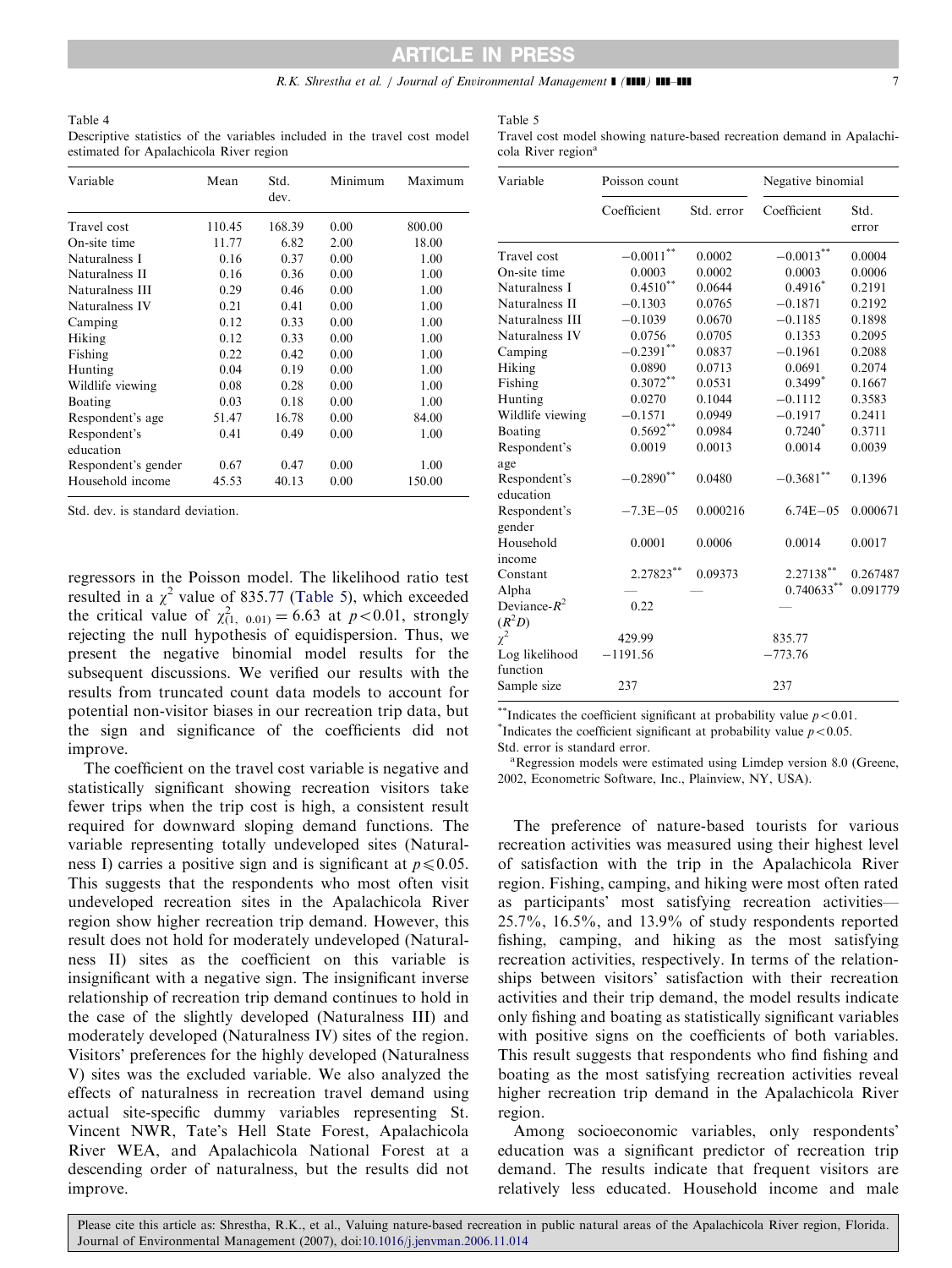respondents might have a positive influence on trip demand, but the relationship is not deterministic. We included the variable representing on-site time to account for the effects of recreation visitors taking relatively fewer trips but spending more time on-site. However, the coefficient on on-site time was insignificant.

We estimated the economic value of nature-based recreation visits in the Apalachicola River region using the negative binomial recreation trip demand model [\(Table 5](#page-6-0)). The estimates show an average CS of \$787.76 per trip with 95% confidence interval of \$487.81–\$2045.56. A relatively high CS per trip in our study may be attributable to multi-day trips. Using mean length of the recreation trip in days, we obtain a more reasonable CS estimate per day of \$74.18. Because of the relatively pristine natural areas and remote sites in our study multiday trips are expected.

The CS estimates indicate a relatively high economic value of nature-based recreation in the Apalachicola River region compared to the outdoor recreation value estimates reported in past studies. For example, [Shrestha and](#page-8-0) [Loomis \(2003\)](#page-8-0) conducted a meta-analysis of outdoor recreation economic values of the past 30 years in the US and found a mean predicted CS value of \$47.10 per day with the original values extracted from existing recreation valuation studies ranging between \$1.97 and \$116.78. Past studies also indicated that pristine natural resources and wilderness sites are highly valuable. [Loomis \(2000\)](#page-8-0) reported about two dozen wilderness recreation studies with the values ranging up to \$218 per day. In a recent study, [Park et al. \(2002\)](#page-8-0) reported \$481.15 per trip CS value of snorkeling trips in Florida Keys using the travel costs method. A high recreation value of this well-known ecosystem may be expected. The authors reported \$207 per day trip for visitors who plan to increase their visits in Florida Keys. Perhaps, potential multipurpose trips taken to the Apalachicola river region (e.g., visiting families and multiple recreation sites) may have contributed to the relatively high CS estimate in our study, but we have no information to account for this phenomenon. Overall, our CS estimates are within the range of recreation values estimated elsewhere in Florida and with those associated with wilderness and other pristine areas in the US.

Using the mean CS value estimated from the random sample of nature-based recreation visitors in the Apalachicola River region, we estimated the total recreation value of the resource. Using the annual estimated recreation visits of 615,117 in the region for the fiscal year July 2000–June 2001, the economic value of nature-based recreation in the region is estimated to be \$484.56 million with 95% confidence interval of \$300.06–\$1258.26 million (Table 6). The recreation visitor data indicate that Apalachicola National Forest and St. George Island State Park receive most of the visitors among the sites included in the study representing 64% and 23%, respectively, thus disproportionately influencing the total value estimate. While adjusting the values for response rates obtained in Table 6

Economic value of nature-based recreation in Apalachicola River region (in thousand US dollars)

| Recreation site                        | Response<br>rate $(\% )$ | Annual<br>visits <sup>a</sup> | Recreation<br>value | Adjusted<br>value <sup>b</sup> |
|----------------------------------------|--------------------------|-------------------------------|---------------------|--------------------------------|
| St. Vincent NWR                        | 74                       | 8000                          | 6302                | 4664                           |
| Tate's Hell State<br>Forest            | 45                       | 5000                          | 3939                | 1772                           |
| Apalachicola<br>River WEA              | 45                       | 66,217                        | 52,163              | 23,473                         |
| Apalachicola<br><b>National Forest</b> | 57                       | 393,400                       | 309.903             | 176,645                        |
| St. George Island<br>State Park        | 68                       | 142,500                       | 112,255             | 76,333                         |
| Total                                  |                          | 615,117                       | 484,562             | 282,887                        |

<sup>a</sup>Average trip length is 10.62 days based on survey data.

<sup>b</sup>Values are based on the results from negative binomial model and adjusted to the response rates obtained in each nature-based recreation site.

our survey we estimate a total value of \$282.89 million, which would provide a lower bound estimate of the total economic value.

## 5. Conclusions

Our analysis of nature-based recreation visitors' trip behavior and preferences suggest that there is a high demand for pristine natural areas for recreation visits in the Apalachicola River region of Florida. Although naturebased tourism is a growing concept in the state, public land managers often add infrastructure and improve visitor access in order to increase recreation visits on these sites. If the goal of managers is to increase visitors, this added development might achieve that goal. However, if managers would like to plan for the economic value of naturebased recreation in their regions, this study shows more development is not necessarily required. Study participants who said they most often visit the most undeveloped type of settings also said they visit the region more frequently than visitors who visit more developed recreation areas. This implies that managers can enhance the value of nature-based recreation in the Apalachicola River region if they increase the opportunities for visitors to experience more pristine recreation areas.

In most cases, these areas exist, but it is likely that potential nature-based visitors do not know about these areas. Providing information is important in helping visitors get into these undeveloped areas. As defined by [Knopf \(1989, p. 641\)](#page-8-0) "Marketing... has to do with creating a fit between people and the environment.'' Therefore, managers must work to create this fit through improved promotion of undeveloped natural areas to recreationists who place value on those areas. Since not all nature-based visitors will find undeveloped recreation areas highly desirable, increased research is needed to identify who these recreationists might be and how information can be